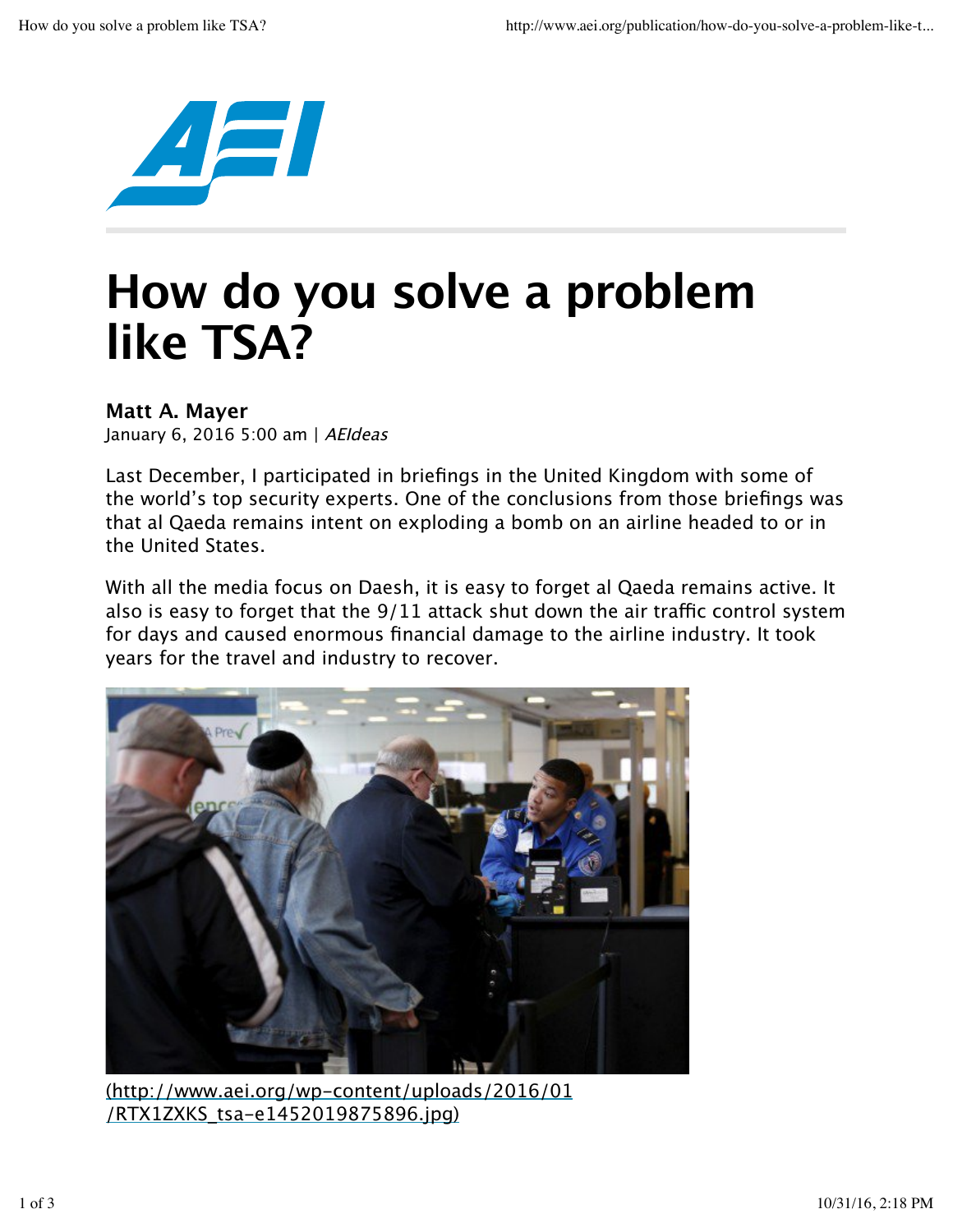Travelers make their way through a TSA checkpoint at Reagan National Airport in Washington December 23, 2015. REUTERS/Kevin Lamarque.

All of this makes the US Transportation Security Administration's (TSA) continued failure to detect bomb components highly troubling. No one who travels wants to open the newspaper to these paragraphs (http://nypost.com/2015/11/16/tsafailing-to-detect-weapons-bombs-at-ny-airports-sources/):

Security screeners at Kennedy and Newark airports have consistently failed to find weapons and bombs being smuggled by undercover operatives posing as airline passengers, The Post has learned, lapses made all the more alarming by the Paris terror attacks.

…

Eight airports around the nation flunked secret safety tests conducted by the Department of Homeland Security, according to the report.

Or these paragraphs (http://www.latimes.com/business/la-fi-tsa-stepsup-scrutiny-in-wake-of-fake-bomb-test-20150814-story.html):

If the security lines at the airport seem to be moving a bit slower, it's because the Transportation Security Administration has increased passenger scrutiny following reports that agents failed to detect fake bombs carried by undercover agents.

After news leaked early this summer that 67 of 70 fake bombs got past TSA agents as part of regular security tests, the acting TSA administrator was replaced with Coast Guard Vice Adm. Peter Nefenger, who has called for retraining of all airport security agents by the end of September.

Even more troubling, these misses aren't atypical. TSA has failed to detect bomb components (and other contraband) since its inception. In 2007, TSA failed to detect (http://www.cnn.com/2007/TRAVEL/10/18/airport.screeners/) a stunning 75% of bomb parts at Los Angeles International Airport and 60% at Chicago O'Hare International Airport. Though al Qaeda hasn't succeeded in exploding a bomb on an airplane yet, it did successfully get bombs on airplanes with Richard Reid in 2001 (https://en.wikipedia.org

/wiki/2001 failed shoe bomb attempt) and with Umar Farouk Abdulmutallab (https://en.wikipedia.org/wiki/2001\_failed\_shoe\_bomb\_attempt) on Christmas Day in 2009. Both bombers, thankfully, failed to ignite their bombs.